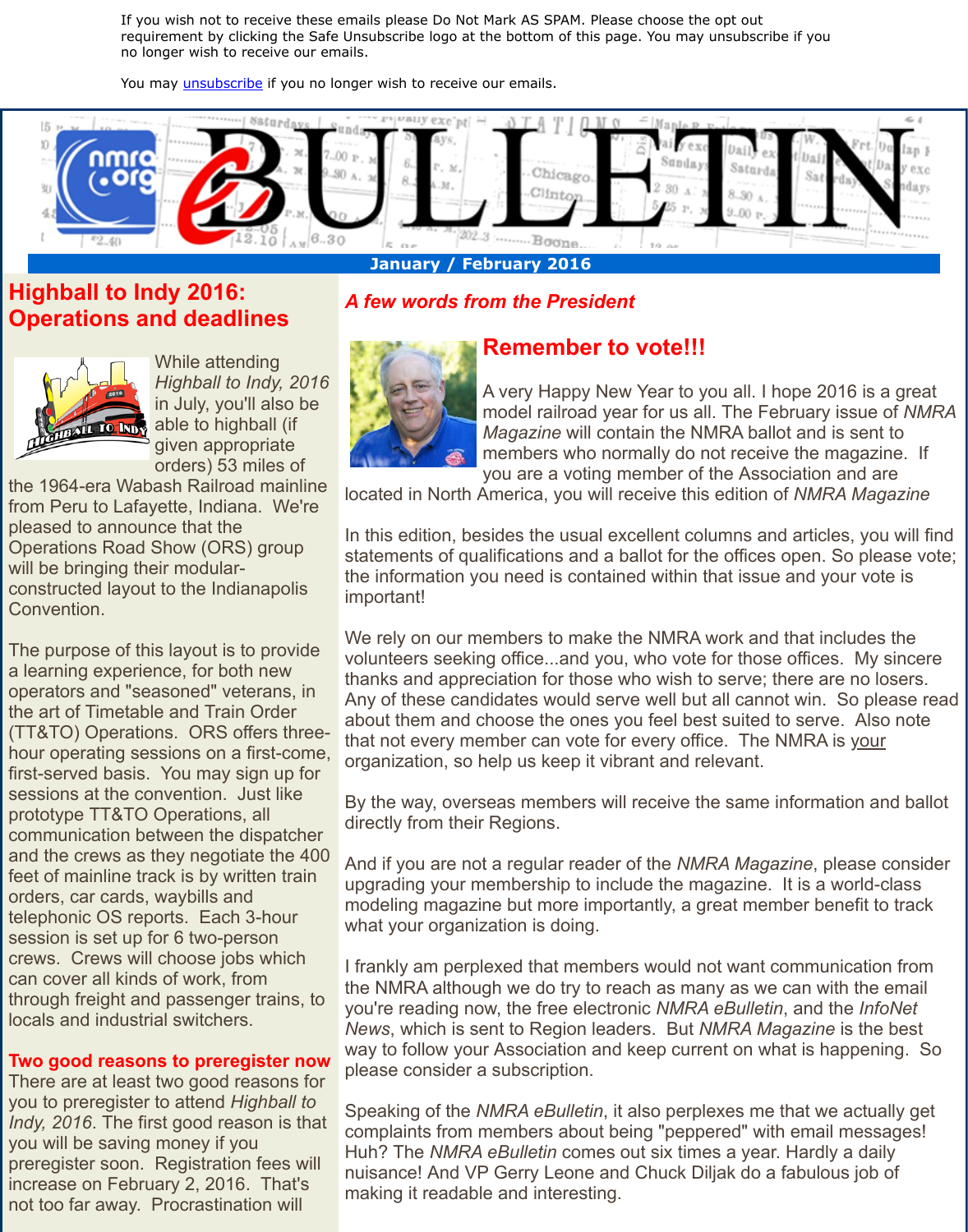it now! Visit www.nmra2016.org for access to registration forms.

## **What's new at www.nmra.org**

### **By Ben Sevier, NMRA IT Manager**

The NMRA website is continually being updated with information for members. Here are a couple of items you might find interesti[ng:](http://r20.rs6.net/tn.jsp?f=001rqlAEcJFHN0VTpP-NTcygL3FySu02aqp4-fwVvWg6hXlYrXZ0kutaA8ukJCwNVaO-087tq-XOHl-vEdrBfmgi7BjWa2w5CFjy5ueb9qpvSeQ1cPKVoxDoeDnEsq2AI0d3eQ8gFey-R5gLUzEEDVdVjQa-SiBPR-me44YAEgKqrk=&c=&ch=)

1. A new "Recruitment" video has been posted to both the home page and promo materials page. See the story about it in this issue of the *[eBulletin.](http://r20.rs6.net/tn.jsp?f=001rqlAEcJFHN0VTpP-NTcygL3FySu02aqp4-fwVvWg6hXlYrXZ0kutaM4VVSlBC9L5ud01HmCYn5L40L_4UInLrZozamt74ooqNB87Vl0DxxrN-zm9LhklfBTiALNyz3npnijuEOUxR7mQy3b1sQdr2sU0WuseLtv4&c=&ch=)*

2. 10 video clinics have been added to the [National Co](mailto:itmanager@nmra.org)nvention Clinic Videos. To see them, log into the website with your registered login account, and click on the big red Watch Clinic Videos button on the Member Home page.

3. There have been several new clinic masters added to EduTrain. They're under the Education Menu if you are logged into the website.

4. The Official Minutes of the 2015 Annual Board of Directors meeting has been posted to the website - 'In The News' for logged in members.

### **Did you know?**

The Member Home page menu line has many "Members Only" items, including the *NMRA Bulletin* section of *NMRA Magazine*, the Data Sheets that used to be available on CD, the Listing of NMRA Honors, and other items of interest to members.

## **for viewing, downloading, and...recrition**

The NMRA has just released a new video aimed at members. This five-minute video is perfect for us layout tours, swap meets, Rotary meetings...where may be interested in model railroading.

The video begins by outlining all the reasons model of [hobby,](mailto:president@nmra.org) then tells the viewers that they can get even by joining the National Model Railroad Association the many benefits of the organization, with "fellow being three of the most important.

This new recruitment video can be viewed at - an website at www.nmra.org. You'll find a link to view homepage - look for the large graphic that says "N Railroading." Click on that and you'll be taken to watch.

To download the video, log in to the *Members* On Materials" (in the red bar at the top of the page) and  $\theta$ page that says, "Download the NMRA\_Recruitme and the video will be saved to your hard drive. The video will be saved to your hard drive. about 140 megabytes, so the download should be Virtually any computer should be able to play it.

The video was produced by NMRA Vice Presiden Leone, M[MR, along with B](http://r20.rs6.net/tn.jsp?f=001rqlAEcJFHN0VTpP-NTcygL3FySu02aqp4-fwVvWg6hXlYrXZ0kutaM4VVSlBC9L5ud01HmCYn5L40L_4UInLrZozamt74ooqNB87Vl0DxxrN-zm9LhklfBTiALNyz3npnijuEOUxR7mQy3b1sQdr2sU0WuseLtv4&c=&ch=)oard member Peter Yo Piedmont Division member Norman Lundin.

# **A few notes about the ballot in the February issue of** *NMRA Magazine*

### **By John Stevens, NMRA Secretary**

The 2016 election ballot will be in the February is You may find the following information useful.

- 1. One of the positions up for election is the A Director. Since this is a worldwide election, NMRA worldwide should be receiving a cop
- 2. You will not see the word BALLOT on the co Postal regulations in some parts of the worl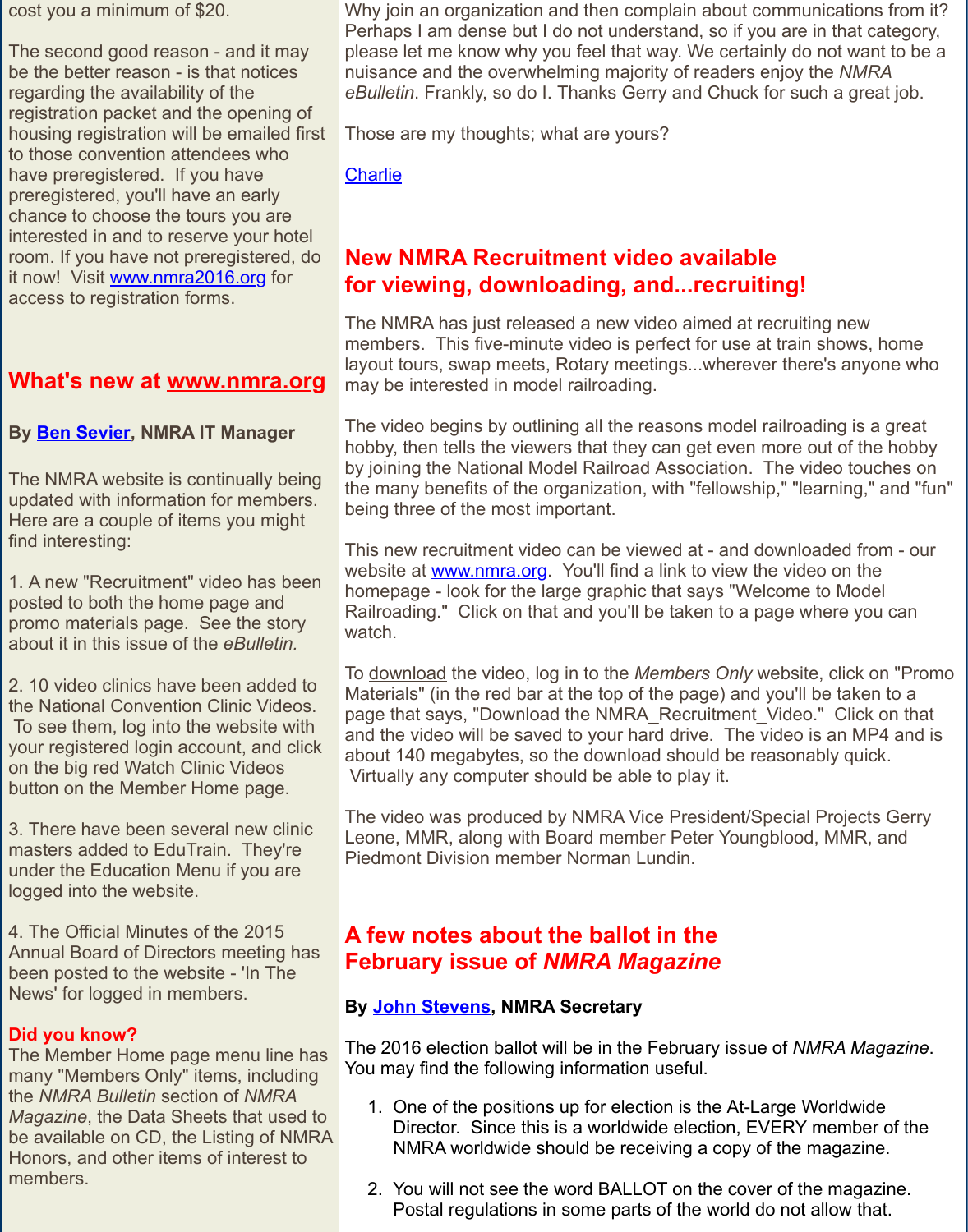*no longer wish to receive these mailings, please don't mark them as SPAM. Instead, click the Safe* Unsubscribe link at the bottom of this page.  $\angle A \otimes 2016$ *National Model Railroad Association, Inc., P.O. Box [1328, Soddy D](mailto:vpprojects@nmra.org)aisy TN 37384.*

should find a note in the "<u>IN THE NEWS</u>" so link to the correct section. Otherwise, you only Elections under Organization & Structure.

### **Notice of the BOD Winter Meeting, 2015**

The Winter Board of Directors meeting will be held February 20, and 21 at the Drury Hotel. The Budget will begin at 2:00 PM on Friday, February 19, and caucus that evening. Both of those meetings are

The regular, open session of th[e BOD meeting](http://r20.rs6.net/tn.jsp?f=001rqlAEcJFHN0VTpP-NTcygL3FySu02aqp4-fwVvWg6hXlYrXZ0kutaPJZNvLXDrMdqO_arMb_CO9eivhUYlnwitC-l2qXMMh3q9O0clrV3MQBy13x6VAXd8u44yD9yIEUWofrq5zzC4B4JLzrCwYqBKMkPlPhn_JLnxCM3jzfCb0=&c=&ch=) be Saturday, February 20. Because the agenda is no way to tell if the meeting will continue on Sunday. attend the open sessions. Watch www.nmra.org for

## **Slate of candidates for the 2016 NMF**

### **by John Stevens, NMRA Secretary**

The 2016 Slate of Candidates is as follows:

#### **Atlantic District Director**

Peter Bowen Kathy Millatt

#### **At Large Worldwide Director**

Mike Brestel [Bob Ferguson](mailto:secy@nmra.org)

#### **Western District Director**

Steve Barkley Don Fowler Stephen Priest

## **Region and National Conventions**